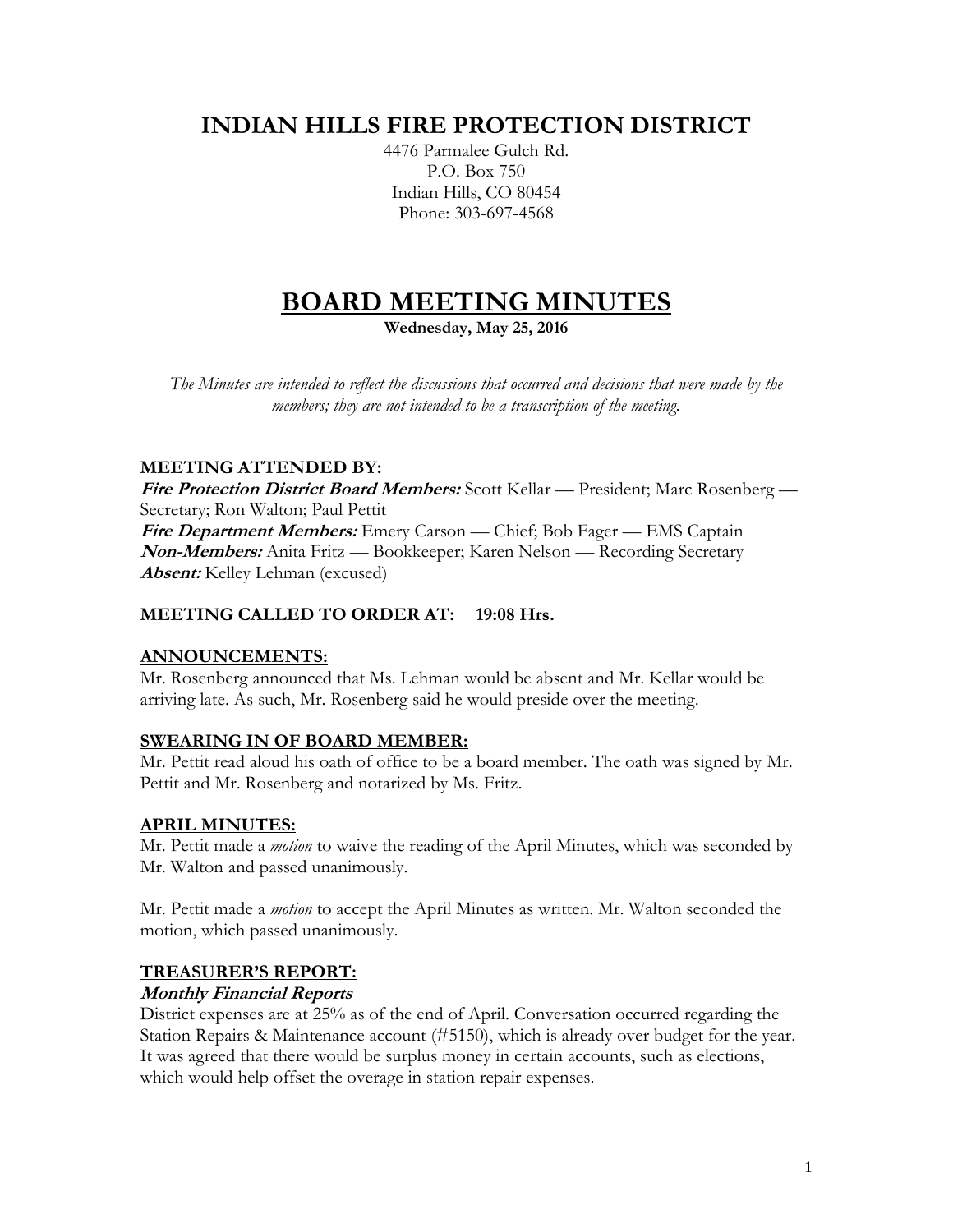In the Profit Loss Budget Performance spreadsheet, it was noted that account #6610 (Public Education Expense) will need to be increased in future years if the department continues offering free community CPR classes.

In Checks, Ms. Fritz announced that check #12848 to Edcor has been voided since the bill has already been paid. Also discussed was the need to re-code several expenses that are for community CPR classes. Regarding check #12855 to IamResponding.com, Mr. Carson reminded that the District would be reimbursed for the cost by JCECA.

Mr. Pettit made a *motion* to approve checks #12843-12865, excepting check #12848, plus automated payments, credit card expenses, and bank fees. Mr. Walton seconded the motion, which passed unanimously.

*[19:40: Mr. Kellar arrives.]*

#### **SWEARING IN OF BOARD MEMBER:**

Mr. Kellar read aloud his oath of office to be a board member. The oath was signed by Mr. Kellar and Mr. Rosenberg and notarized by Ms. Fritz.

#### **DEPARTMENT/OFFICERS' REPORTS:**

#### **Fire Marshal — Randy Rudloff**

Not present. Mr. Carson announced that on May 17, the Jefferson County Commissioners adopted the 2015 fire codes for Indian Hills and ten other fire districts.

#### **Chief — Emery Carson**

Mr. Carson distributed a report and began by saying that Jefferson County would be holding slash collection at Parmalee Elementary on June 18-19 and July 30-31 from 9 am – 4 pm. Cost is \$20 per truckload, he added.

Next, Mr. Carson overviewed the 4<sup>th</sup> of July schedule and explained that there would be new activities this year, including a movie in Arrowhead Park on July 3, a 5K run, carnival rides, and food vendors.

Annual hose and ladder testing has been scheduled for June 14, Mr. Carson shared.

Mr. Carson next addressed the issue of the auto-aid agreement with Inter-Canyon. Since Inter-Canyon's May board meeting was canceled, there will be no further action taken on the agreement until their next meeting on June 8.

Mr. Carson concluded his report by summarizing the calls for the month, which total 20 to date and 102 year to date.

#### **Assistant Chief — Marc Rosenberg**

Mr. Rosenberg stated that he had nothing to report.

**Fire Captain — Scott Case** Not present.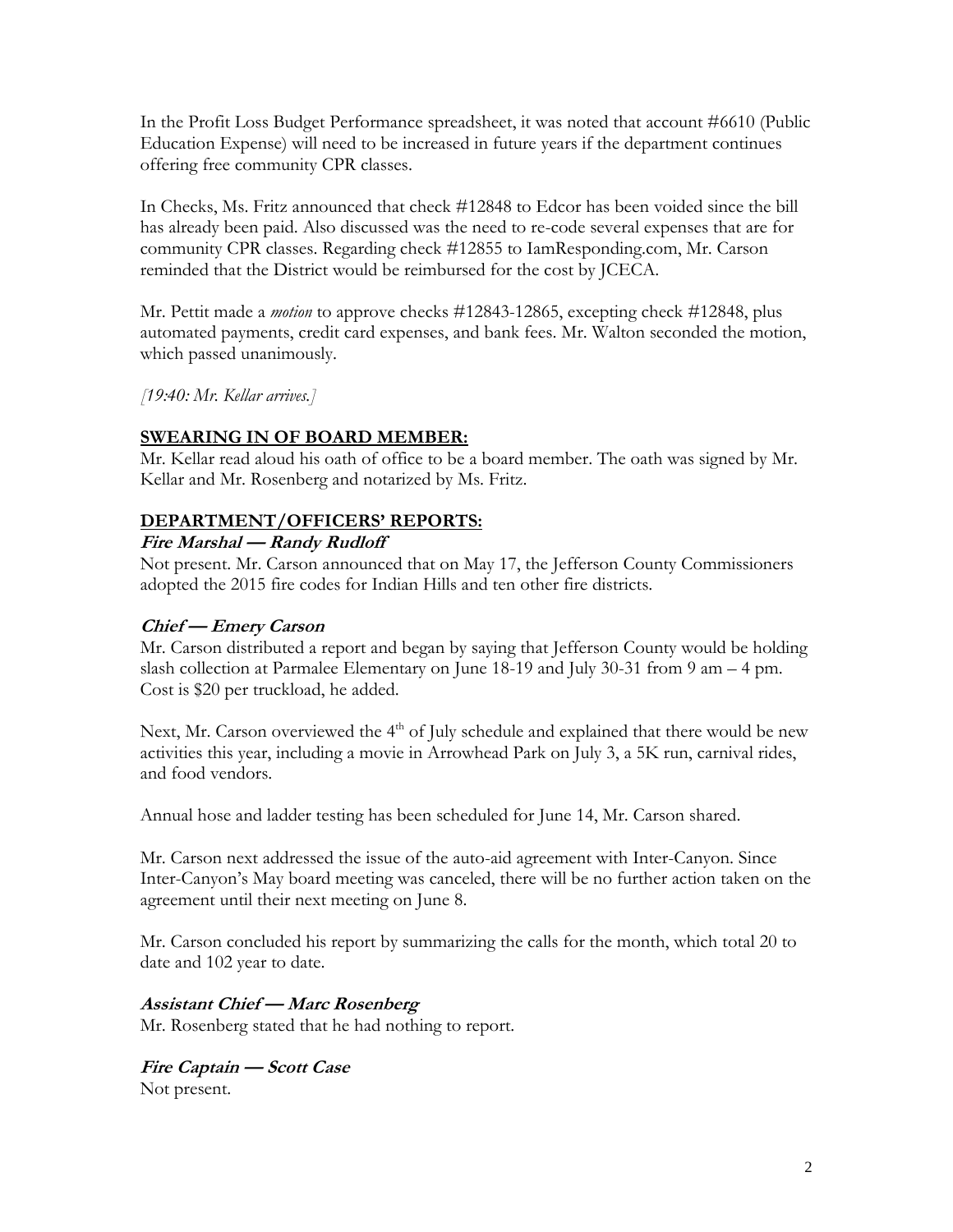#### **EMS Captain — Bob Fager**

Mr. Fager stated that 18 community members had attended the department's most recent CPR class. He also said that he had received a grant from the Colorado Rural Health Care Grant Program that would pay for half of the costs for him to get his paramedic certification.

#### **OLD BUSINESS:**

#### **Volunteer Pension Statements**

Mr. Carson presented the Board with documentation for members who are eligible for a year of credit in the pension program.

Mr. Kellar made a *motion* to award a year of pension credit to eligible volunteers, which was seconded by Mr. Walton and passed unanimously.

#### **Station Renovation**

Briefly discussed were renovation projects required to meet current needs at the station. Mr. Carson suggested that the Board schedule a study session. Mr. Kellar agreed and said that initial project planning would address requirements, processes, and a plan for how to fund the project. After conversation, a Board member study session was scheduled for June 13 at 18:00.

#### **Update on Fire Trucks Plus Lawsuit**

Mr. Kellar stated that the Fire Trucks Plus debt is not collectible at this time. Discussion followed about what action might be possible at this point. It was agreed that questions could be asked of the new attorney who has been assigned to the District. It was further agreed that the new attorney should attend a Board meeting to become acquainted with the Board and District business.

# **Jeffco Mountain Departments Auto Aid Agreement**

Tabled.

# **Jeffcom Update**

Discussion began with an announcement of a staff change at Evergreen Dispatch and anticipated future changes. Mr. Kellar also announced that all entities had signed IGAs to be part of the consolidated county dispatch system. It was noted that the project is significantly over budget at this point and still has many unknowns.

#### **NEW BUSINESS:**

#### **SDA Annual Conference**

Ms. Nelson announced that she would be applying for scholarship money for Board members interested in attending the annual SDA conference in September.

#### **Smoke Signals Newsletter**

Ms. Nelson announced that the next issue of Smoke Signals would be ready soon and asked the Board for distribution guidance. After discussion, it was agreed that the newsletter would be mailed to every PO box in the District.